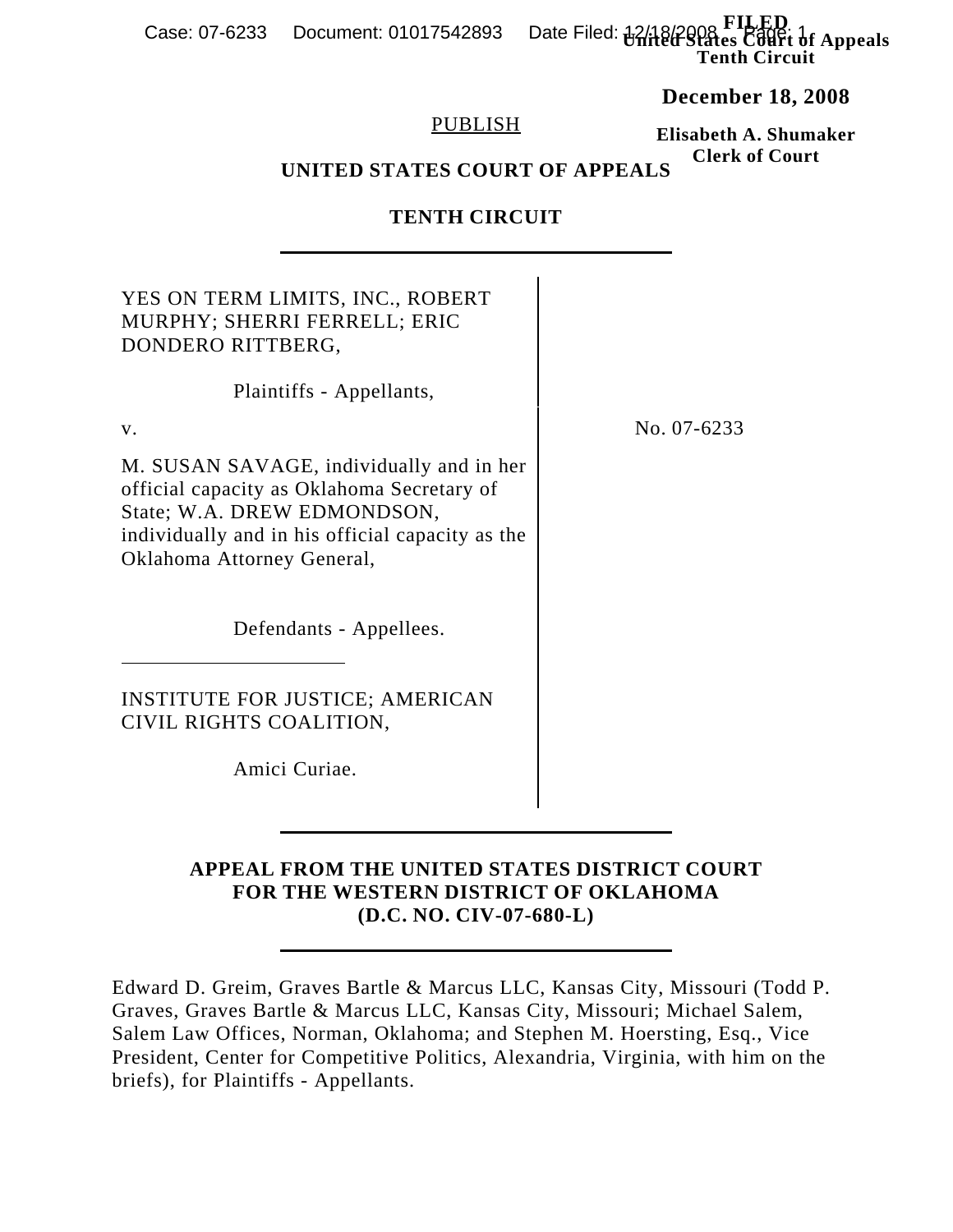Gregory Thomas Metcalfe, Assistant Attorney General, Oklahoma Attorney General's Office (Martha R. Kulmacz, Assistant Attorney General, Oklahoma Attorney General's Office, and Sandy Rinehart, Senior Assistant Attorney General, with him on the brief), Oklahoma City, Oklahoma, for Defendants - Appellees.

William R. Maurer, Institute for Justice, Seattle, Washington, filed an amicus curiae brief in support of Plaintiffs - Appellants.

Michael E. Rosman and Michelle A. Scott, Center for Individual Rights, Washington, D.C., filed an amicus brief for American Civil Rights Coalition in support of Plaintiffs - Appellants.

Before **MURPHY**, **McKAY**, and **McCONNELL**, Circuit Judges.

**MURPHY**, Circuit Judge.

## **I. INTRODUCTION**

Plaintiffs brought this action pursuant to 42 U.S.C. § 1983, challenging the validity of Oklahoma's ban on non-resident petition circulators under the First Amendment, Privileges and Immunities Clause, and Commerce Clause of the United States Constitution. Plaintiffs sought declaratory and injunctive relief. The United States District Court for the Western District of Oklahoma upheld the ban and denied Plaintiffs' request for injunctive relief. The district court concluded the ban survived strict scrutiny analysis under the First Amendment because it was narrowly tailored to further Oklahoma's compelling interest in protecting the integrity of its initiative process. Plaintiffs appeal. Exercising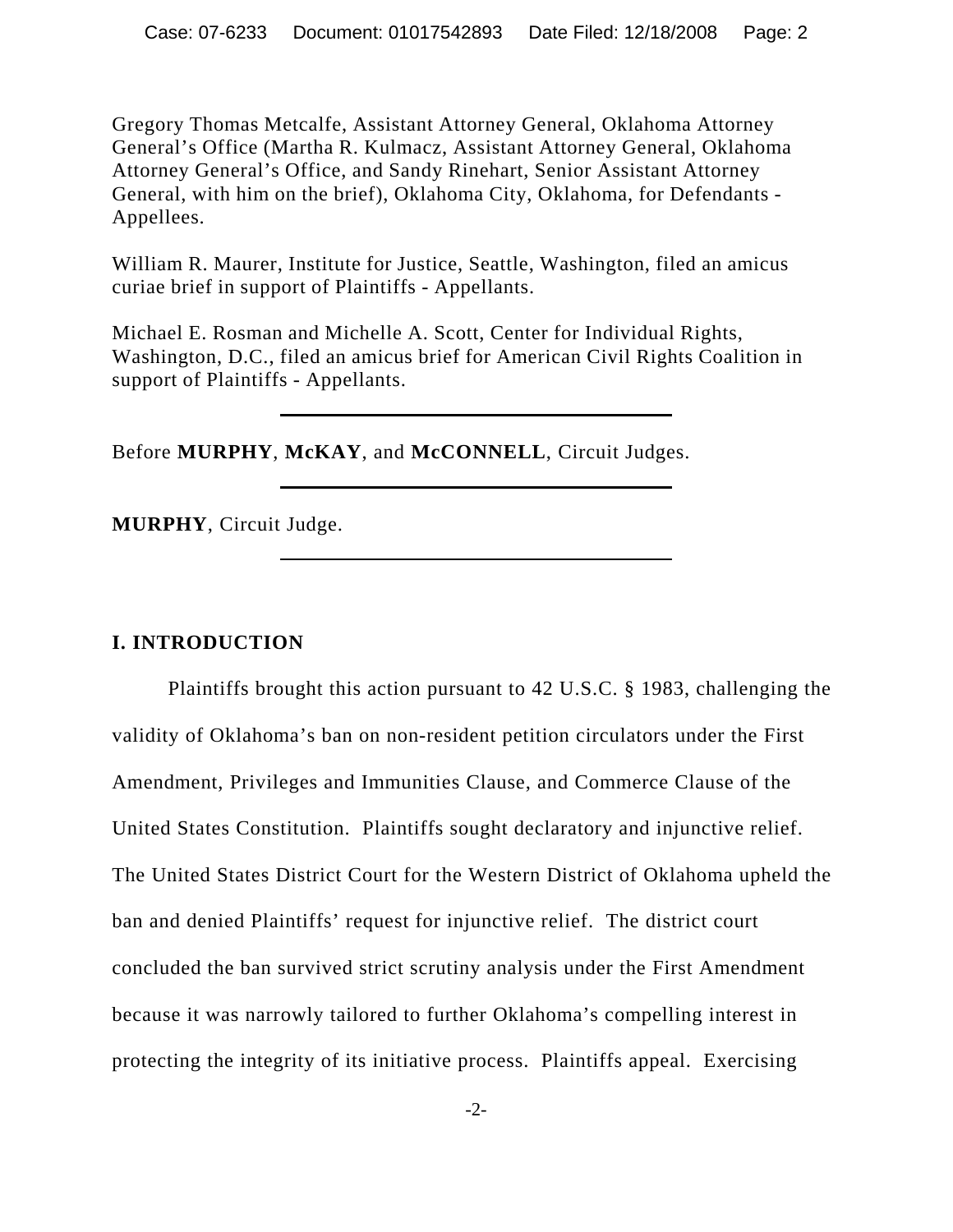jurisdiction pursuant to 28 U.S.C. § 1291, we hold Oklahoma's ban on nonresident circulators does not survive strict scrutiny analysis because it is not sufficiently tailored to further Oklahoma's compelling interest. We therefore **reverse** the decision of the district court and **remand** for proceedings consistent with this opinion.

### **II. BACKGROUND**

The Oklahoma Constitution grants its citizens the right to "propose laws and amendments to the Constitution and to enact or reject the same at the polls independent of the Legislature" through the initiative and referendum processes. Okla. Const. art. V, §§ 1-2. To place an initiative to amend the Oklahoma Constitution on the ballot, a proponent must gather signatures totaling fifteen percent of the total number of votes cast at the last general election for the state office receiving the highest number of votes. Okla. Const. art. V, § 2. The signatures must be gathered within 90 days of the filing of the petition. Okla. Stat. Ann. tit. 34, §§ 4, 8.

The proponent delivers the signatures to the Secretary of State's office for counting. *Id.* §§ 4, 6. After the counting, the Secretary of State certifies to the Oklahoma Supreme Court the number of signatures collected by the proponent and the number of votes cast in the last election for the state office receiving the highest number of votes. *Id.* § 8. Oklahoma citizens have the right to challenge the Secretary of State's signature count or protest a petition by filing written

-3-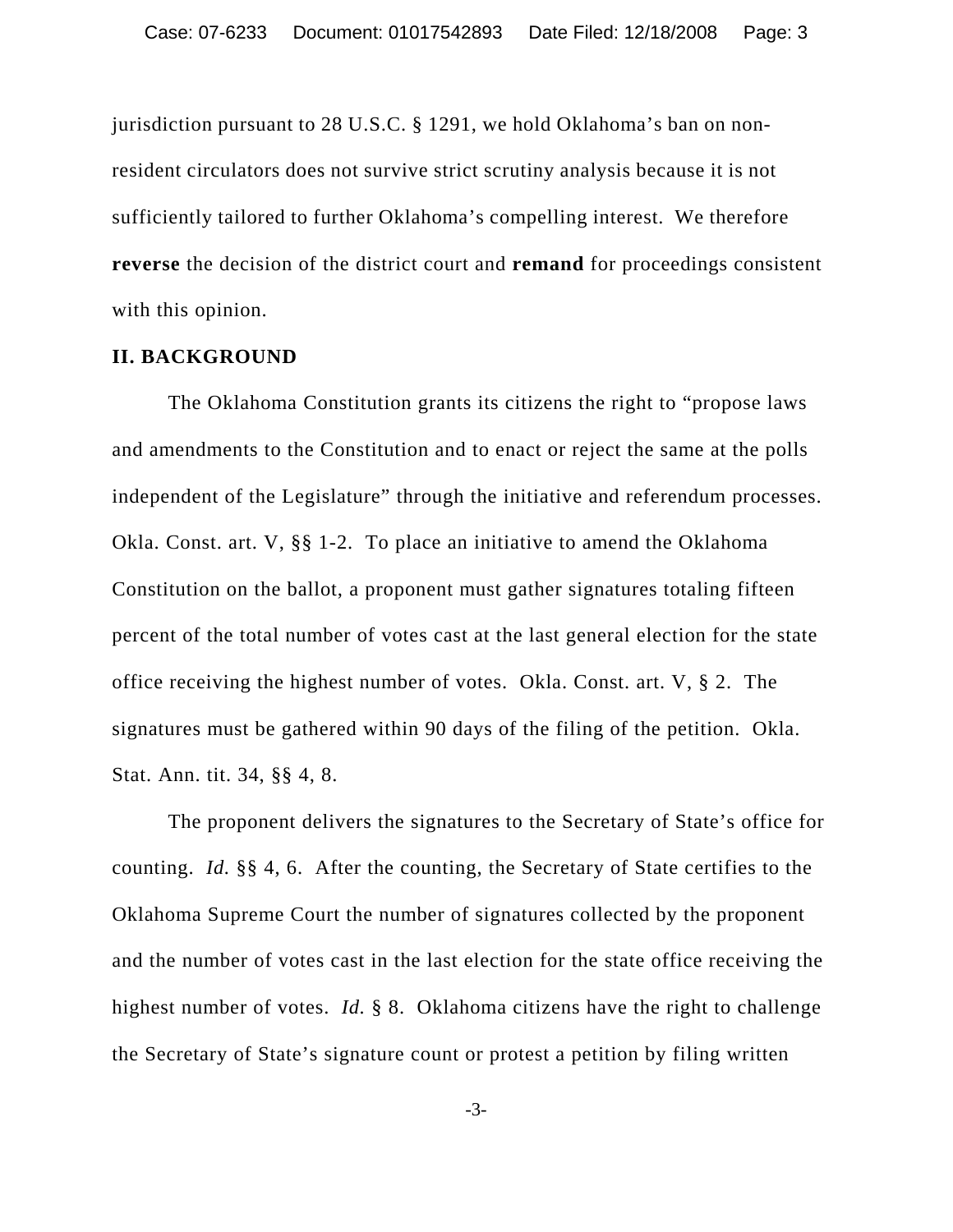notice with the Oklahoma Supreme Court within ten days of the Secretary's publication of apparent sufficiency. *Id.* The Oklahoma Supreme Court ascertains whether there are enough signatures for the petition to reach the ballot. *Id.*

Under Oklahoma law, the Secretary of State does not count signatures gathered by non-resident circulators. Okla. Stat. Ann. tit. 34, §§ 6, 6.1 (requiring the petition circulator to swear by affidavit to be an elector in order for the gathered signatures to be counted); Okla. Const. art. III, § 1 (defining elector as "all citizens of the United States, over the age of eighteen (18) years, who are bona fide residents of this state."); *see also In re Initiative Petition No. 379*, 155 P.3d 32, 48 (Okla. 2006) (striking all signatures gathered by non-resident circulators); *In re Initiative Petition No. 365*, 55 P.3d 1048, 1050 (Okla. 2002) (disqualifying signatures gathered by an individual who was not a qualified elector). In addition, non-residents who circulate petitions face criminal penalties including fines and/or imprisonment. Okla. Stat. Ann. tit. 34, § 3.1.

Plaintiff Yes on Term Limits, Inc. ("YOTL") is an Oklahoma organization seeking to place on the ballot a proposed amendment to the Oklahoma Constitution imposing term limits for various state offices. Plaintiff Robert Murphy is the vice president of YOTL and an Oklahoma resident. Plaintiffs Sherri Ferrell and Eric Rittberg are professional petition circulators. Neither Ferrell nor Rittberg is a resident of Oklahoma. YOTL and Murphy wish to hire professional circulators, including Ferrell and Rittberg, to aid in the signature

-4-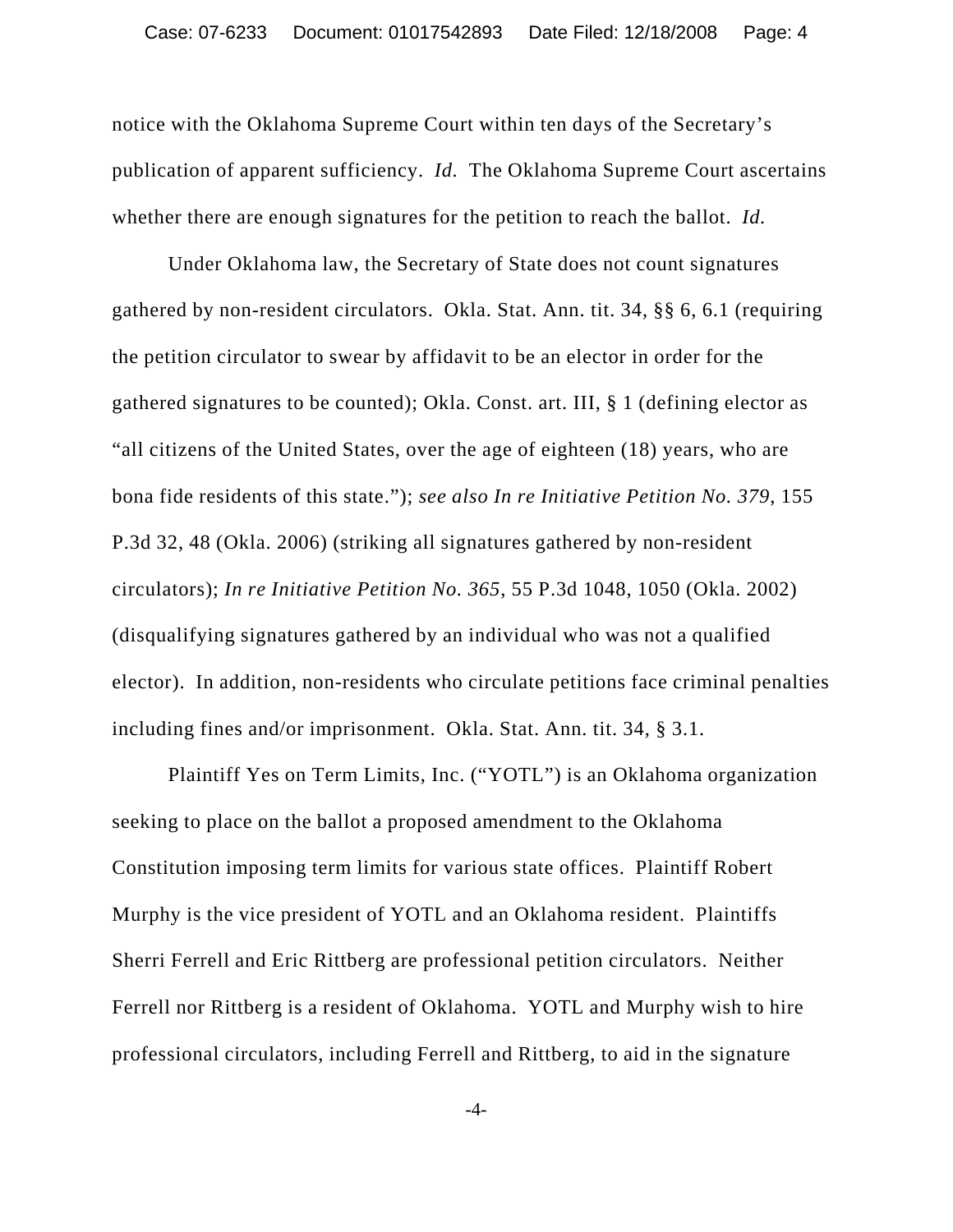gathering process. Ferrell and Rittberg claim they would work for YOTL if not for the ban on non-resident circulators.

YOTL and Murphy contend there are not enough professional circulators who are Oklahoma residents to gather the required signatures. In addition, they contend that hiring professional, non-resident circulators is significantly more cost-efficient and effective than hiring and training resident circulators. This is so, they argue, because professional circulators do not have to go through the training process. In addition, they claim professional circulators have greater productivity due to prior experience with the difficulties of signature gathering and strong incentives to collect valid signatures in order to remain marketable in their field.

Plaintiffs filed suit in the United States District Court for the Western District of Oklahoma against M. Susan Savage, individually and in her official capacity as Oklahoma Secretary of State, and W.A. Drew Edmondson, individually and in his official capacity as Oklahoma Attorney General. Plaintiffs challenged the constitutionality of the civil and criminal enforcement provisions of Oklahoma's ban on non-resident circulators under the First Amendment, Privileges and Immunities Clause, and dormant Commerce Clause of the United States Constitution. The district court concluded Plaintiffs had standing to challenge the civil provisions of the ban, but lacked standing as to the criminal

-5-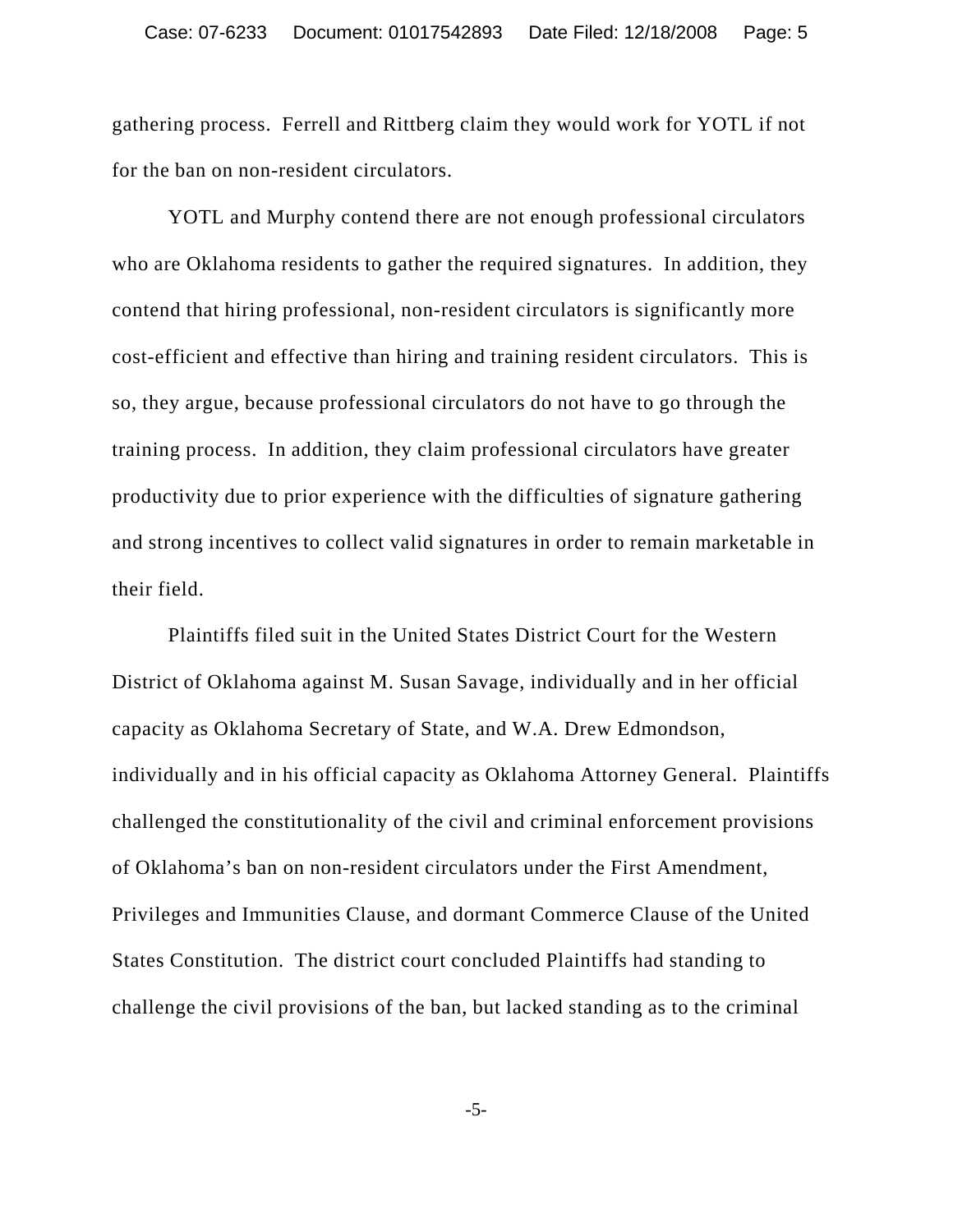provisions because they could not establish injury in fact. Thus, Plaintiffs could move forward only with their claims against the Secretary of State.

The district court first considered whether the ban violates the First Amendment. It applied a strict scrutiny analysis to the ban, concluding Oklahoma had a compelling interest "in protecting and policing both the integrity and reliability of its initiative process" and the ban was narrowly tailored to meet this compelling interest.

In reaching this conclusion, the district court relied heavily on Oklahoma's evidence calling into question the integrity of certain non-resident circulators, including Rittberg. Oklahoma presented evidence that during his career as a professional circulator, Rittberg: (1) falsely claimed to be a resident of Colorado; (2) failed to register as required in Missouri before circulating petitions in that state; and (3) was part of a four-person team of non-resident circulators in Montana who unlawfully attested to signatures gathered outside of their presence and engaged in "bait and switch" tactics. $<sup>1</sup>$ </sup>

The district court also relied on evidence regarding Oklahoma's experience with non-resident circulators in the Taxpayer Bill of Rights ("TABOR") petition drive in 2005. Oklahoma presented evidence that during the TABOR drive, nonresident circulators unlawfully participated in signature gathering. In addition,

<sup>&</sup>lt;sup>1</sup>These tactics included telling individuals they had to sign three copies of the petition they wished to support, when in fact they were signing one copy of that petition and two separate petitions in support of non-related issues.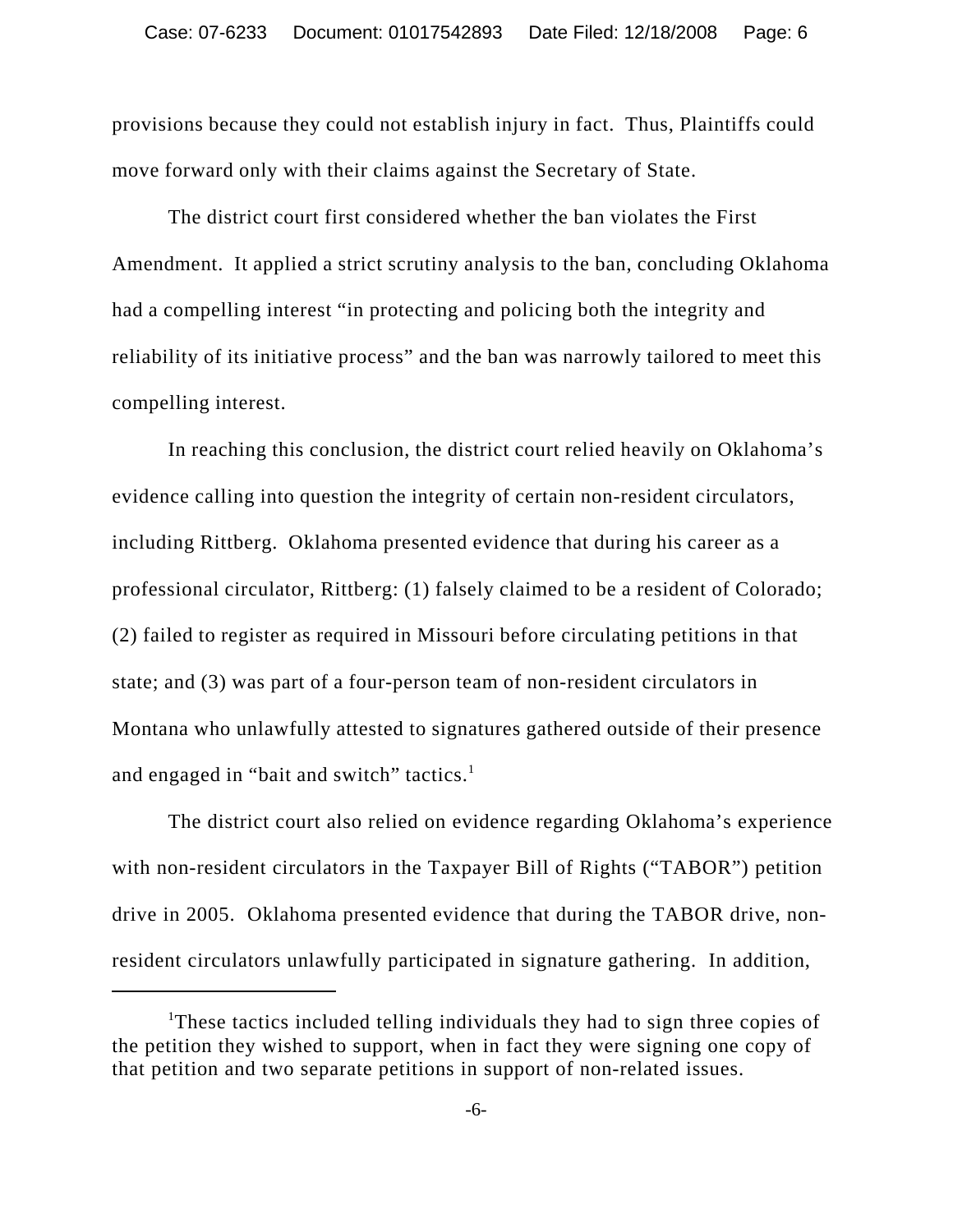some non-resident circulators listed motel addresses as their permanent residences. The evidence demonstrated that the motels did not have residence information for a number of these non-resident circulators. Thus, they were extremely difficult for the TABOR petition protestants to locate. Due to the motel addresses and lack of cooperation from the petition proponents and nonresident circulators, the protestants could not question many of the non-resident circulators within the ten-day protest period. The Oklahoma Supreme Court eventually invalidated the TABOR petition, citing "criminal wrongdoing and fraud" in the initiative process. *In re Initiative Petition No. 379*, 155 P.3d at 50.

The district court found this evidence demonstrative of the questionable integrity of non-resident circulators and the difficulties of policing the petition process when non-resident circulators participate. Thus, the court concluded the ban was necessary to protect the integrity and reliability of the petition process. Moreover, the court concluded the ban was narrowly tailored to protect the integrity of the process. The court reasoned that non-resident circulators have already "demonstrated a propensity to flout state laws regarding the petition process" and Oklahoma has no way to compel the non-resident circulators to return to the state for questioning. In addition, the district court found the ban allows Oklahoma to more effectively police the petition process, since resident circulators are easily located and subject to the state's subpoena power. Finally, the district court rejected Plaintiffs' proposal that non-resident circulators agree

-7-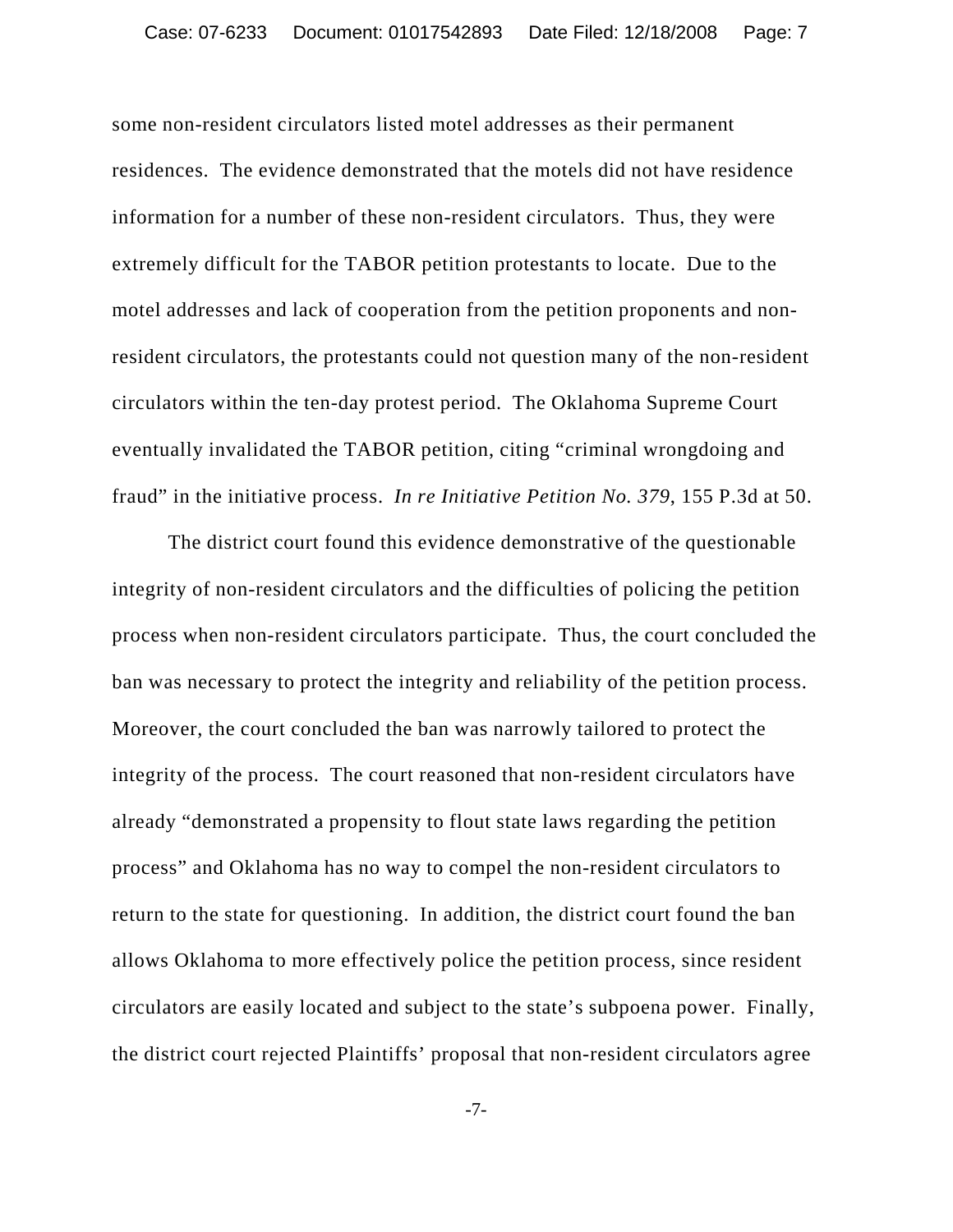to return to Oklahoma in the event of a dispute and have their gathered signatures stricken if they fail to return. According to the court, the agreement to return would be "unenforceable" and the proposed penalty of striking petition signatures would disenfranchise Oklahoma voters.

The district court then rejected Plaintiffs' Privileges and Immunities Clause and dormant Commerce Clause claims because the ban survived the more stringent First Amendment analysis. Plaintiffs appeal to this court.

#### **III. Discussion**

A. First Amendment Claims

This court reviews a challenge to the constitutionality of a statute *de novo*. *Powers v. Harris*, 379 F.3d 1208, 1214 (10th Cir. 2004). "Additionally, First Amendment cases demand our rigorous review of the record." *Chandler v. City of Arvada*, 292 F.3d 1236, 1240 (10th Cir. 2002). Thus, this court also reviews constitutional facts *de novo*. *Z.J. Gifts D-2, L.L.C. v. City of Aurora*, 136 F.3d 683, 685 (10th Cir. 1998).

The First Amendment, made applicable to the states by the Fourteenth Amendment, provides "Congress shall make no law . . . abridging the freedom of speech." U.S. Const. amend. I. Here, Plaintiffs "seek by petition to achieve political change" and "their right freely to engage in discussions concerning the need for that change is guarded by the First Amendment." *Meyer v. Grant*, 486 U.S. 414, 421 (1988).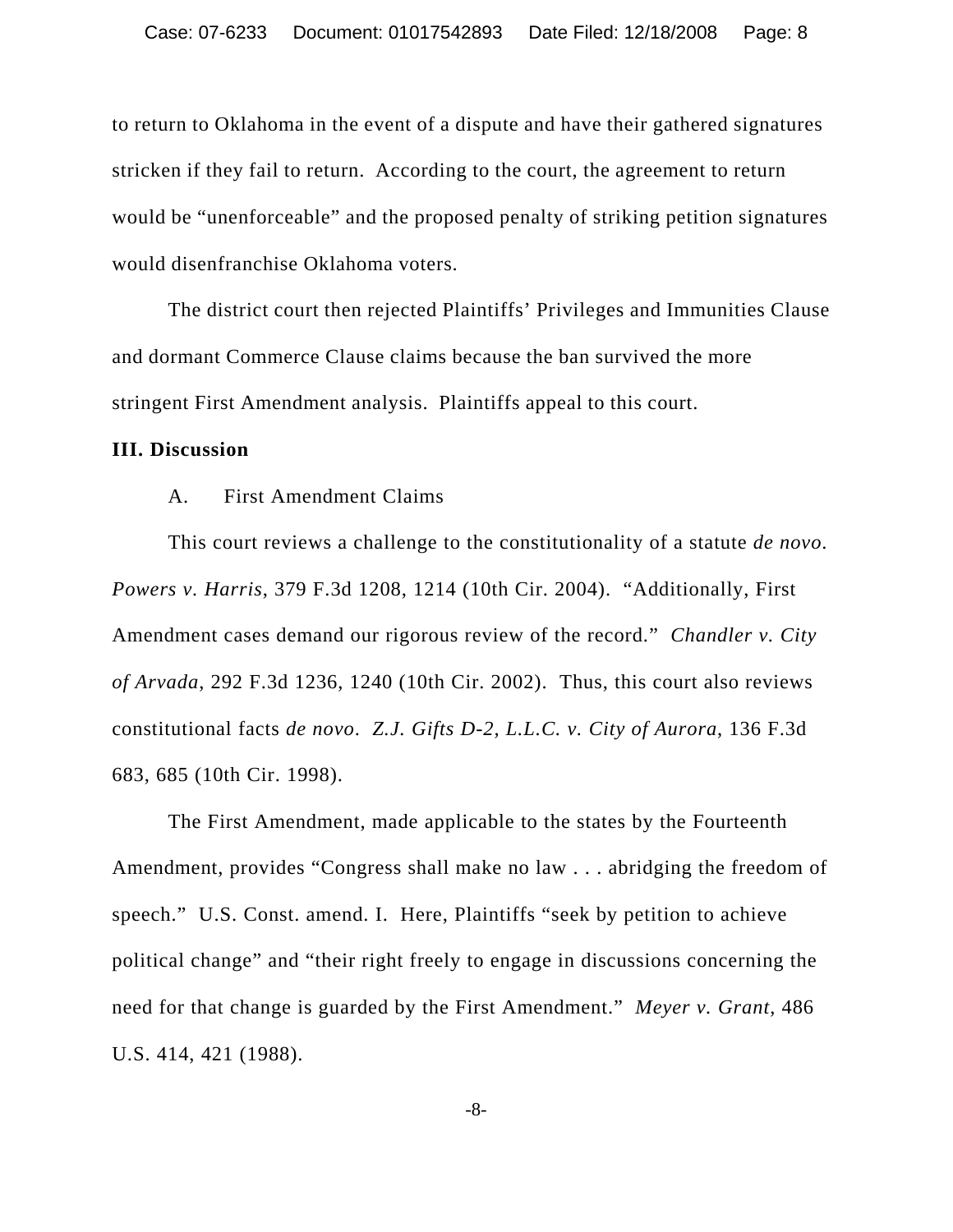Because Oklahoma's ban on non-resident petition circulators restricts First Amendment activity, this court must first ascertain the appropriate standard of scrutiny to apply. *See Chandler*, 292 F.3d at 1241. In *Chandler v. City of Arvada*, this court considered the validity under the First Amendment of a city ordinance banning non-residents of Arvada, Colorado, from circulating petitions within the city. *Id.* at 1241-44. We stated that "petition circulation . . . is core political speech, because it involves interactive communication concerning political change," and consequently, First Amendment protection for this activity is "at its zenith." *Id*. at 1241 (quotations and alteration omitted). Therefore, strict scrutiny applies "where the government restricts the overall quantum of speech available to the election or voting process . . . [such as] where the quantum of speech is limited due to restrictions on . . . the available pool of circulators or other supporters of a candidate or initiative." *Campbell v. Buckley*, 203 F.3d 738, 745 (10th Cir. 2000).

Like the plaintiffs in *Chandler*, Plaintiffs here seek to participate in petition circulation, which involves core political speech. *Id.* at 1241; *see also Buckley* v. *Am. Constitutional Law Found., Inc*., 525 U.S. 182, 186 (1999). Also as in *Chandler*, the state government here is limiting the quantum of this speech through its residency requirements for petition circulators. *Chandler*, 292 F.3d at 1241-42. Thus, we agree with the district court that under our precedent, strict scrutiny is the correct legal standard under which to analyze Oklahoma's ban on

-9-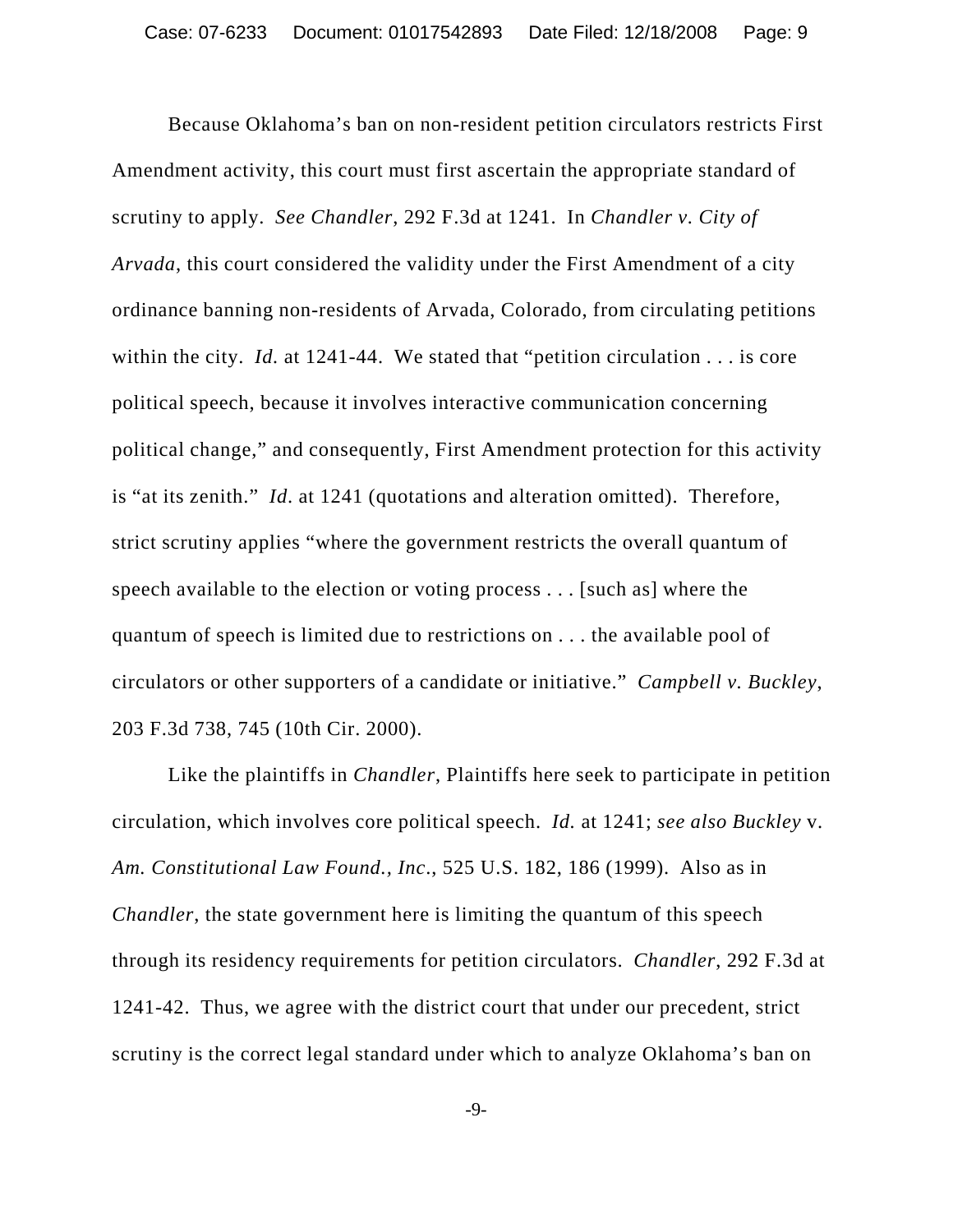non-resident circulators. *Id.* at 1241*; see also Nader v. Brewer*, 531 F.3d 1028, 1036-38 (9th Cir. 2008) (applying strict scrutiny to Arizona's ban on non-resident petition circulators).

To survive strict scrutiny, Oklahoma has the burden of proving that its ban on non-resident circulators is narrowly tailored to serve a compelling state interest. *Republican Party of Minn. v. White*, 536 U.S. 765, 774-75 (2002). The district court concluded Oklahoma has a "compelling interest in protecting and policing both the integrity and the reliability of its initiative process." Assuming *arguendo* the district court properly identified the compelling state interest,<sup>2</sup> we

<sup>&</sup>lt;sup>2</sup>The district court did not address the other compelling interest proposed by Oklahoma, i.e., "restricting the process of self-government to members of its own political community." Oklahoma correctly contends the Supreme Court has recognized a state's interest in restricting the right to vote or hold office to residents. *Supreme Court of N.H. v. Piper*, 470 U.S. 274, 282 n.13 (1985) ("A State may restrict to its residents, for example, both the right to vote, and the right to hold state elective office." (citation omitted)). Oklahoma, however, provides no case law supporting the proposition that states may restrict nonresident speech, such as petition circulation, simply because the speech may indirectly affect the political process through the solicitation of resident participation. Supreme Court precedent seems to indicate there is no compelling interest in restricting such speech. *See Meyer v. Grant*, 486 U.S. 414, 424-28 (1988) (holding Colorado's ban on paid petition circulators unconstitutional and stating that while Colorado could wholly ban initiatives, it could not ban the speech of a class of circulators). To accept the wholesale restriction of the petition process to residents of Oklahoma as a compelling state interest would have far-reaching consequences. For example, the prohibition of non-residents from driving voters to the polls would seemingly be a logical extension. This court is unwilling to approve as a compelling state interest the restriction of core First Amendment rights in this manner. Under the circumstances of this case, we reject Oklahoma's broad purpose of "restricting the process of self-government to members of its own community" as a compelling interest in the context of (continued...)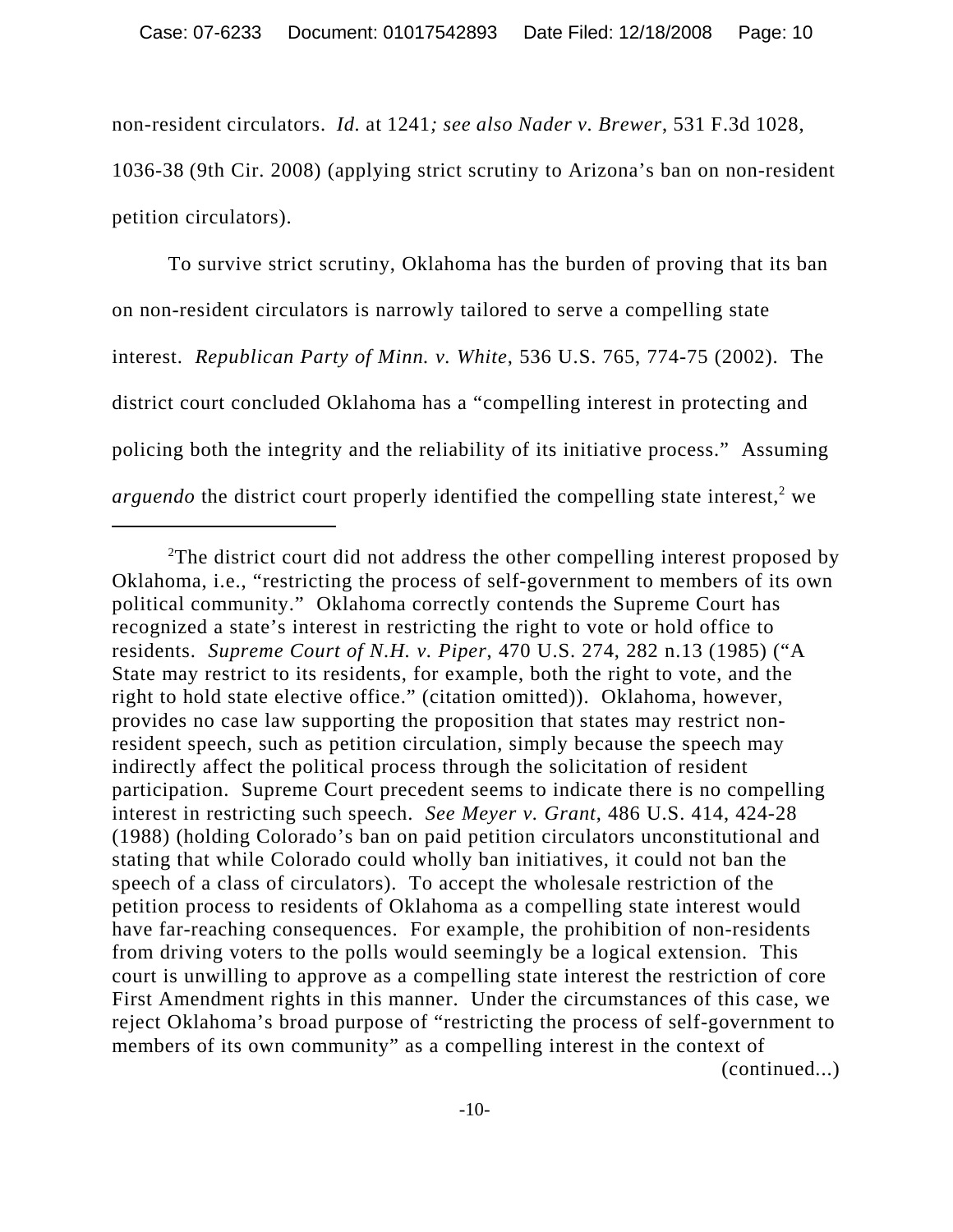hold that the ban on non-resident petition circulators is not narrowly tailored to serve this interest.

The district court concluded Oklahoma's ban on non-resident petition circulation was narrowly tailored to serve its compelling interest in protecting and policing the integrity and reliability of its petition process because (1) nonresident circulators have a demonstrated lack of integrity and propensity to flout state laws, and (2) non-residents are more difficult for those protesting signatures to locate and question.

Oklahoma first contends, and the district court agreed, that banning nonresident circulators protects the integrity and reliability of the initiative process due to the questionable integrity of non-resident circulators. In support of this position, the district court relied on evidence of the fraudulent practices of a handful of non-resident petition circulators, including Plaintiff Rittberg. That evidence alone, however, does not support the inference that, *as a class*, nonresident circulators are more likely to engage in fraud than resident circulators. *See Buckley*, 525 U.S. at 204 n.23 ("While testimony in the record suggests that occasional fraud in Colorado's petitioning process involved paid circulators, it does not follow like the night the day that paid circulators are more likely to commit fraud and gather false signatures than other circulators.") (citations

 $2$ (...continued) interdicting non-resident circulators.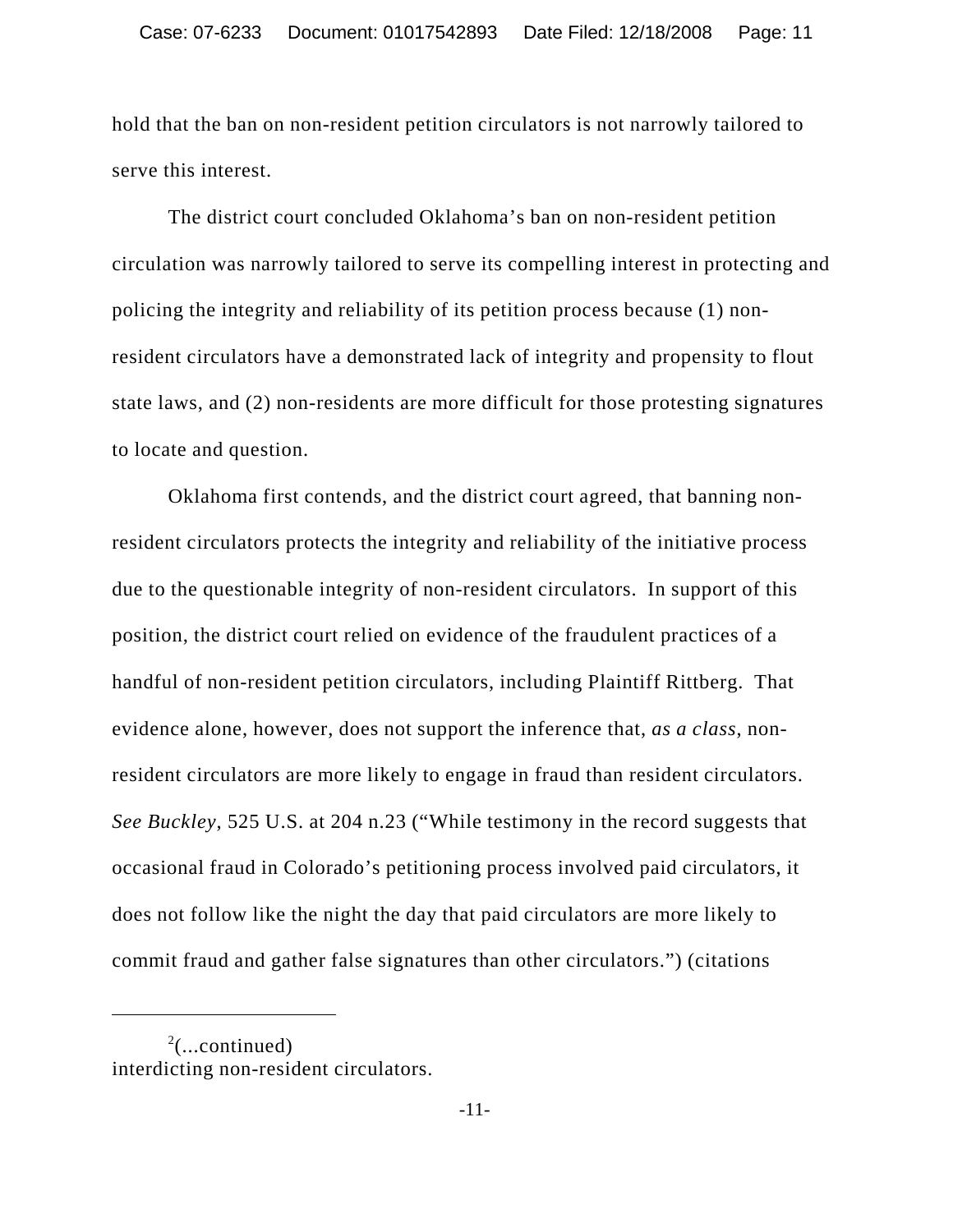omitted). Moreover, Plaintiffs presented evidence that non-resident professional petition circulators collect higher percentages of valid signatures than resident volunteers or inexperienced workers because their livelihood as professional circulators depends upon their reputation for effective signature collection. The district court apparently did not give any weight to this evidence, and, more importantly, was unable to compare the prevalence of fraudulent activity of nonresident circulators as a class with that of resident circulators as a class because Oklahoma provided no data to this effect.

As a consequence, the record does not support the district court's conclusion that non-resident circulators as a class engage in fraudulent activity to a greater degree than resident circulators. *See id.*; *see also Meyer*, 486 U.S. at 426 ("[W]e are not prepared to assume that a professional circulator—whose qualifications for similar future assignments may well depend on a reputation for competence and integrity—is any more likely to accept false signatures than a volunteer who is motivated entirely by an interest in having the proposition placed on the ballot."). This court therefore concludes Oklahoma has failed to prove the ban is narrowly tailored to protect the initiative process due to a higher rate of non-resident circulator fraud.

The district court also concluded the ban was narrowly tailored to protect the integrity of the initiative process due to the difficulty of locating and questioning non-resident circulators within the ten-day protest period. The Ninth

-12-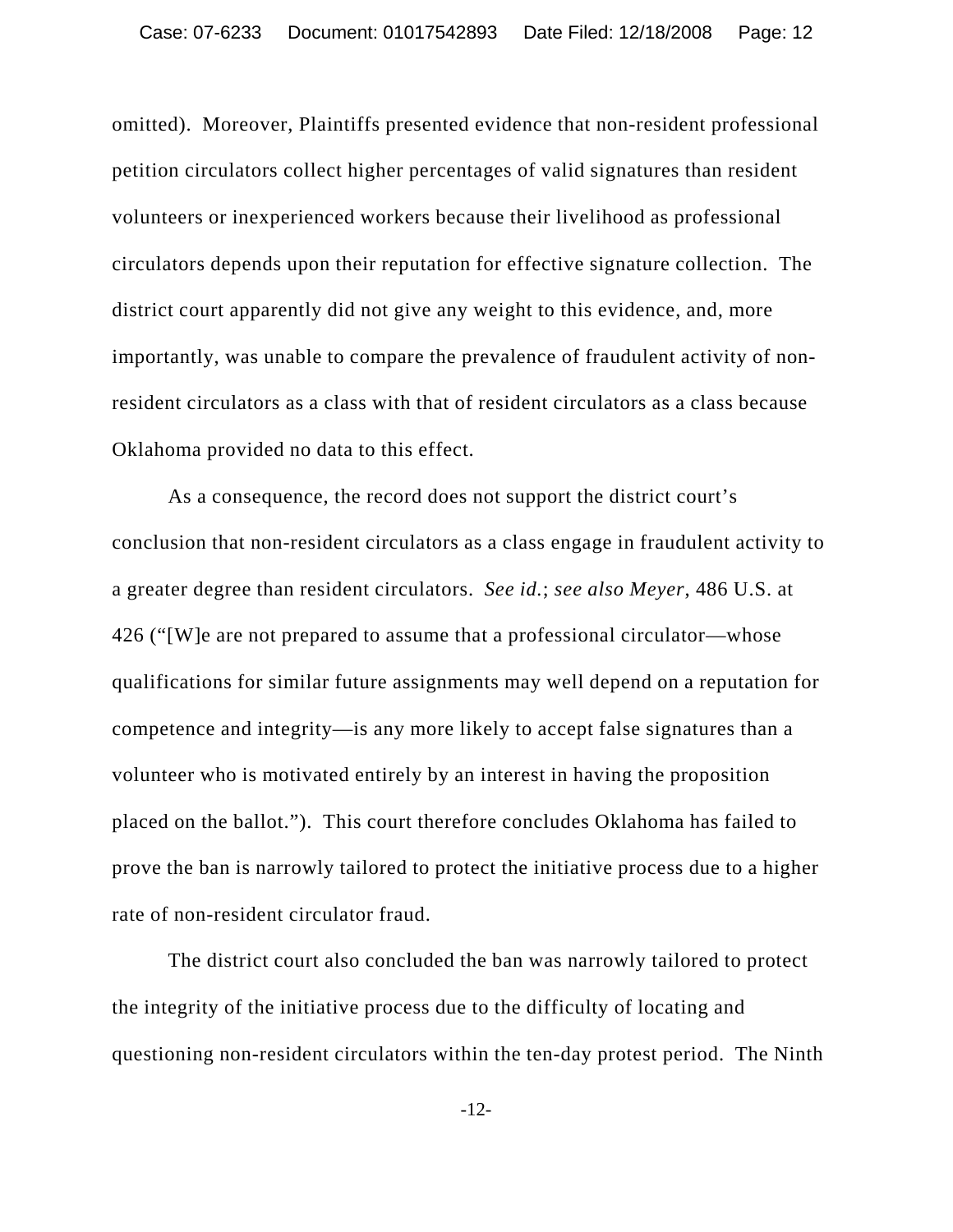Circuit recently addressed similar issues in the context of reviewing Arizona's residency requirement for petition circulators. *Nader*, 531 F.3d at 1037. In *Nader*, Arizona argued its ban on non-resident petition circulators was "narrowly tailored to ensure that circulators are subject to the state's subpoena power, and that the state can locate them within the ten-day period allotted for petition challenges." *Id.* The Ninth Circuit rejected this argument, reasoning that "[f]ederal courts have generally looked with favor on requiring petition circulators to agree to submit to jurisdiction for purposes of subpoena enforcement, and the courts have viewed such a system to be a more narrowly tailored means than a residency requirement to achieve the same result." *Id*. The court then explained that Arizona had submitted insufficient evidence to support its contention that this system would be unworkable, and thus the ban violated the First Amendment. *Id.* 

Oklahoma contended, and the district court agreed, that an approach similar to that favored by the Ninth Circuit, requiring petition circulators to sign a written agreement to return to Oklahoma should a protest arise, was an ineffective alternative because such agreements are unenforceable contracts between the circulator and proponent and Oklahoma does not have subpoena power over nonresidents. The district court accepted Oklahoma's assertion that striking the signatures gathered by circulators who fail to return for questioning was unacceptable because it would punish and disenfranchise Oklahoma voters who

-13-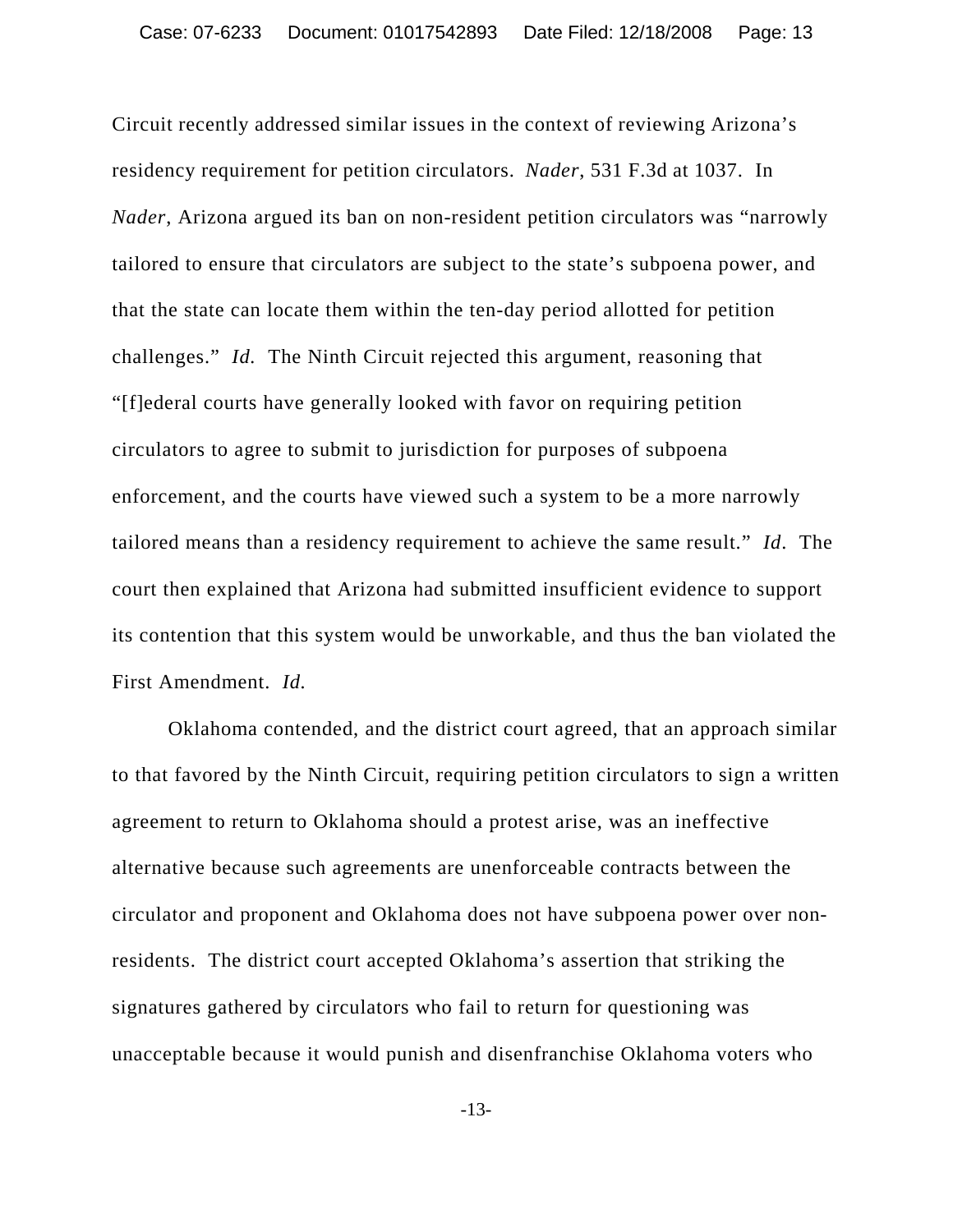had the misfortune of signing a non-resident circulator's petition. On these bases, the district court upheld the blanket ban on non-resident petition circulators as narrowly tailored to further a compelling interest.

Even if Oklahoma adequately established its contentions that the ability to question non-resident circulators during the protest periods is necessary to prevent fraud and that non-resident circulators are more difficult to locate and question,<sup>3</sup> it failed to prove the ban is narrowly tailored. Oklahoma could require that in order to circulate petitions, non-residents enter into agreements *with the state*, rather than the initiative proponent, wherein the circulators provide their relevant contact information and agree to return in the event of a protest. *See Chandler*, 292 F.3d at 1242-44. In addition, Oklahoma could provide criminal penalties for circulators who fail to return when a protest occurs.

Oklahoma contends such agreements would be more difficult and costly to enforce than a resident subpoena. Even if true, Oklahoma has not proved that, as a class, non-resident petition circulators who sign such agreements are less likely to submit to questioning than residents. Therefore, requiring non-residents to

<sup>&</sup>lt;sup>3</sup>The validity of these contentions is far from clear. It was not obvious from the record that the ability to question circulators after a petition is submitted significantly aids in protecting the integrity of the initiative process. In addition, the bulk of Oklahoma's evidence on the difficulty of locating and questioning non-resident circulators again consisted of information about the practices of only a handful of non-resident circulators who were difficult to locate or uncooperative in the past. As discussed above, this evidence is insufficient to prove non-resident circulators as a class are more difficult to locate and question than resident circulators.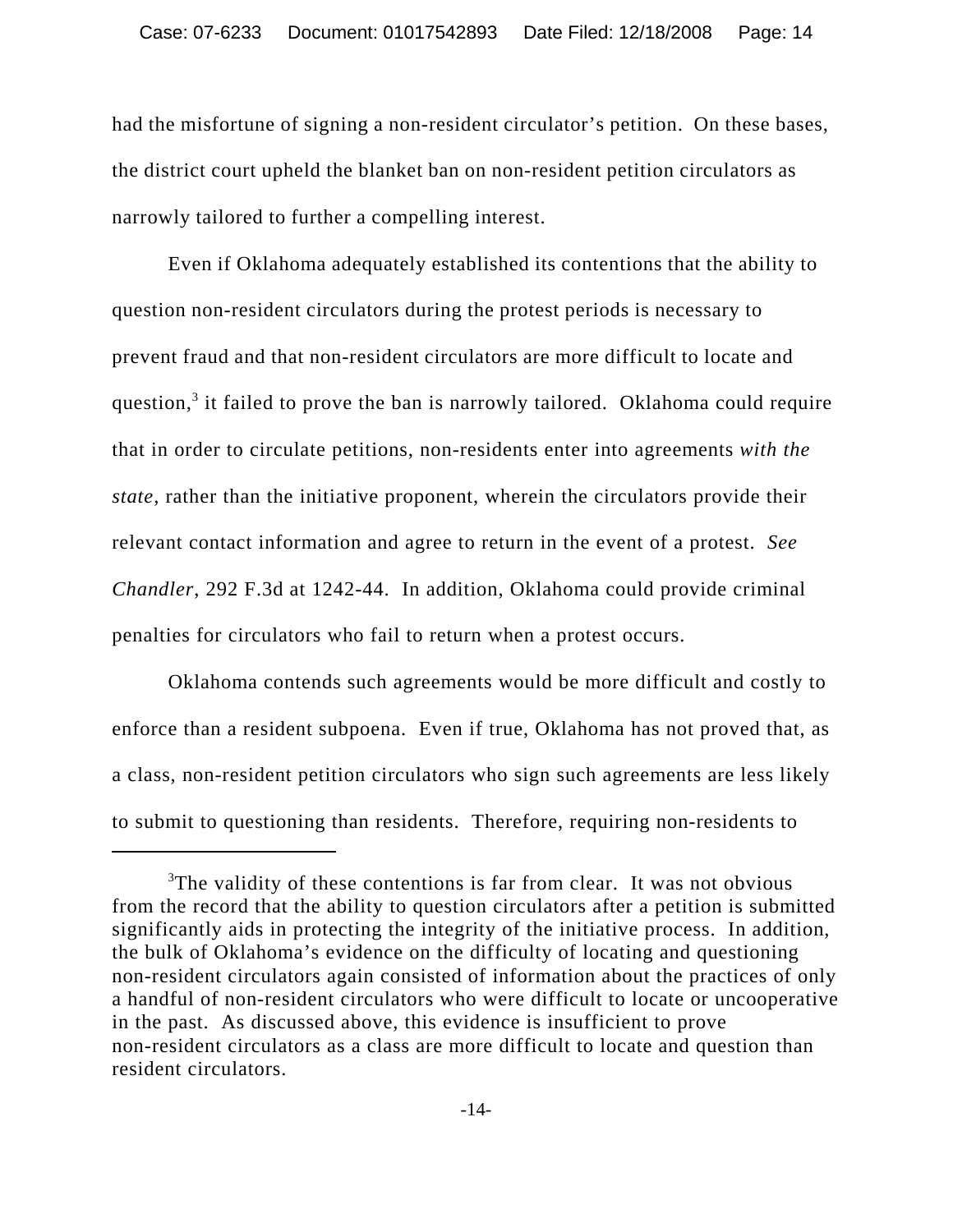sign agreements providing their contact information and swearing to return in the event of a protest is a more narrowly tailored option that Oklahoma has failed to prove would be ineffective. *Ashcroft v. ACLU*, 542 U.S. 656, 665 (2004) ("[T]he burden is on the Government to prove that the proposed alternatives will not be as effective as the challenged statute."); *see also Krislov v. Rednour*, 226 F.3d 851, 866 n.7 (7th Cir. 2000) (holding a residency requirement for circulators unconstitutional under the First Amendment and suggesting a state may legitimately ensure the integrity of the process through a requirement that nonresidents agree to submit to the state's jurisdiction).

Oklahoma has failed to prove the ban on non-resident circulators is narrowly tailored to protect the integrity of the initiative process. The evidence presented by Oklahoma and relied upon by the district court consisted of the allegedly fraudulent or uncooperative practices of a handful of non-resident circulators. From this limited evidence, the district court made unwarranted conclusions about non-resident circulators as a class. Because the record contains insufficient evidence to conclude that non-residents, as a class, threaten the integrity or reliability of the initiative process, Oklahoma has failed to prove that banning all non-resident circulators is a narrowly tailored means of meeting its compelling interest. Oklahoma has also failed to prove the ineffectiveness of plausible alternatives to the blanket ban on non-residents. Oklahoma's ban on

-15-